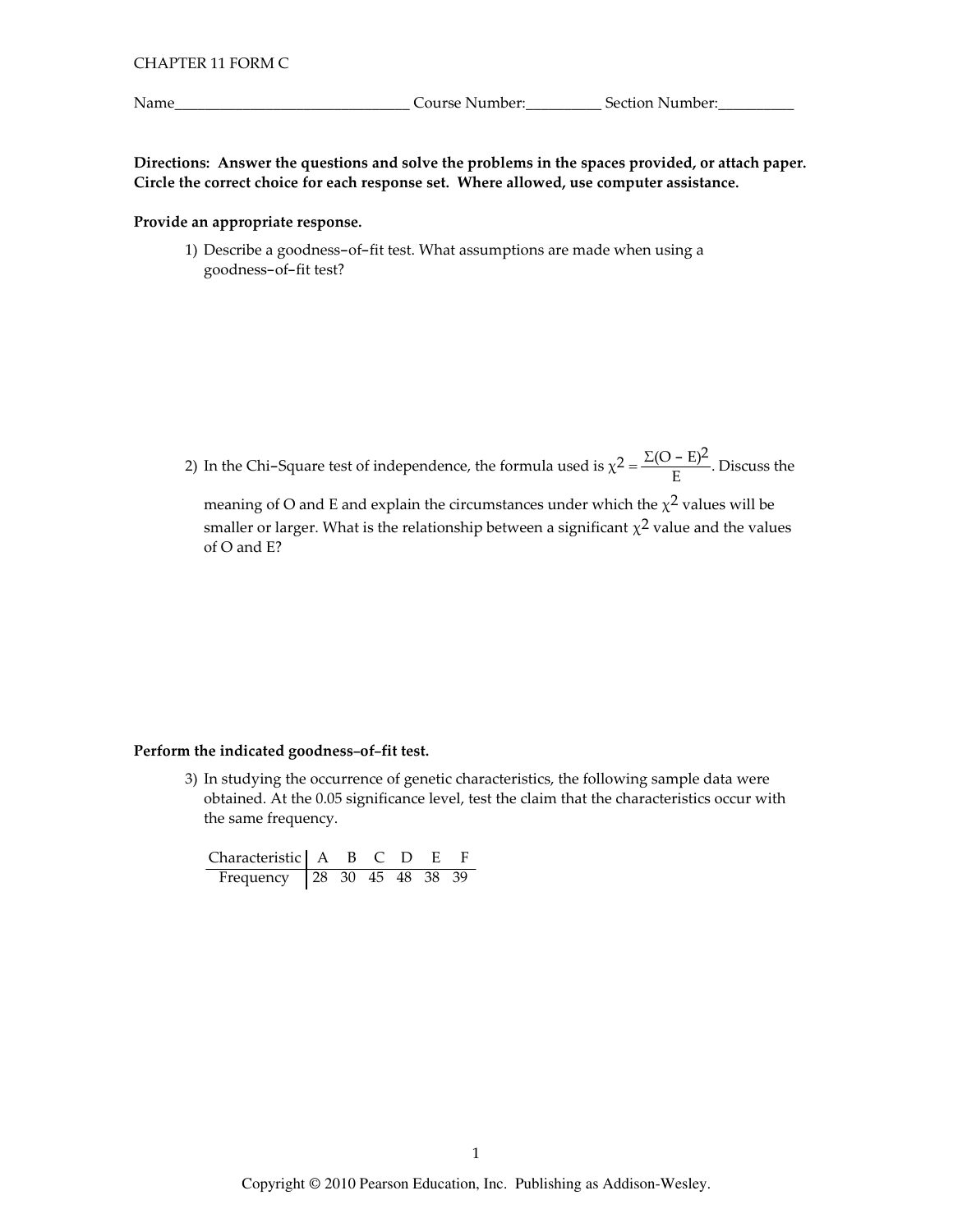### CHAPTER 11 FORM C

4) You roll a die 48 times with the following results.

| Number   1   2   3   4   5   6 |  |  |  |
|--------------------------------|--|--|--|
| Frequency 3 12 15 14 3 1       |  |  |  |

Use a significance level of 0.05 to test the claim that the die is fair.

According to Benford's Law, a variety of different data sets include numbers with leading (first) digits that follow the distribution shown in the table below. Test for goodness-of-fit with Benford's Law.

| Leading Digit                    |  |         |      |      |      |         |      |
|----------------------------------|--|---------|------|------|------|---------|------|
| Benford's law: 30.1% 17.6% 12.5% |  | $9.7\%$ | 7.9% | 6.7% | 5.8% | $5.1\%$ | 4.6% |
| distribution of                  |  |         |      |      |      |         |      |
| leading digits                   |  |         |      |      |      |         |      |

5) When working for the Brooklyn District Attorney, investigator Robert Burton analyzed the leading digits of the amounts from 784 checks issued by seven suspect companies. The frequencies were found to be 0, 18, 0, 79, 476, 180, 8, 23, and 0, and those digits correspond to the leading digits of 1, 2, 3, 4, 5, 6, 7, 8, and 9, respectively. If the observed frequencies are substantially different from the frequencies expected with Benford's Law, the check amounts appear to result from fraud. Use a 0.05 significance level to test for goodness-of-fit with Benford's Law. Does it appear that the checks are the result of fraud?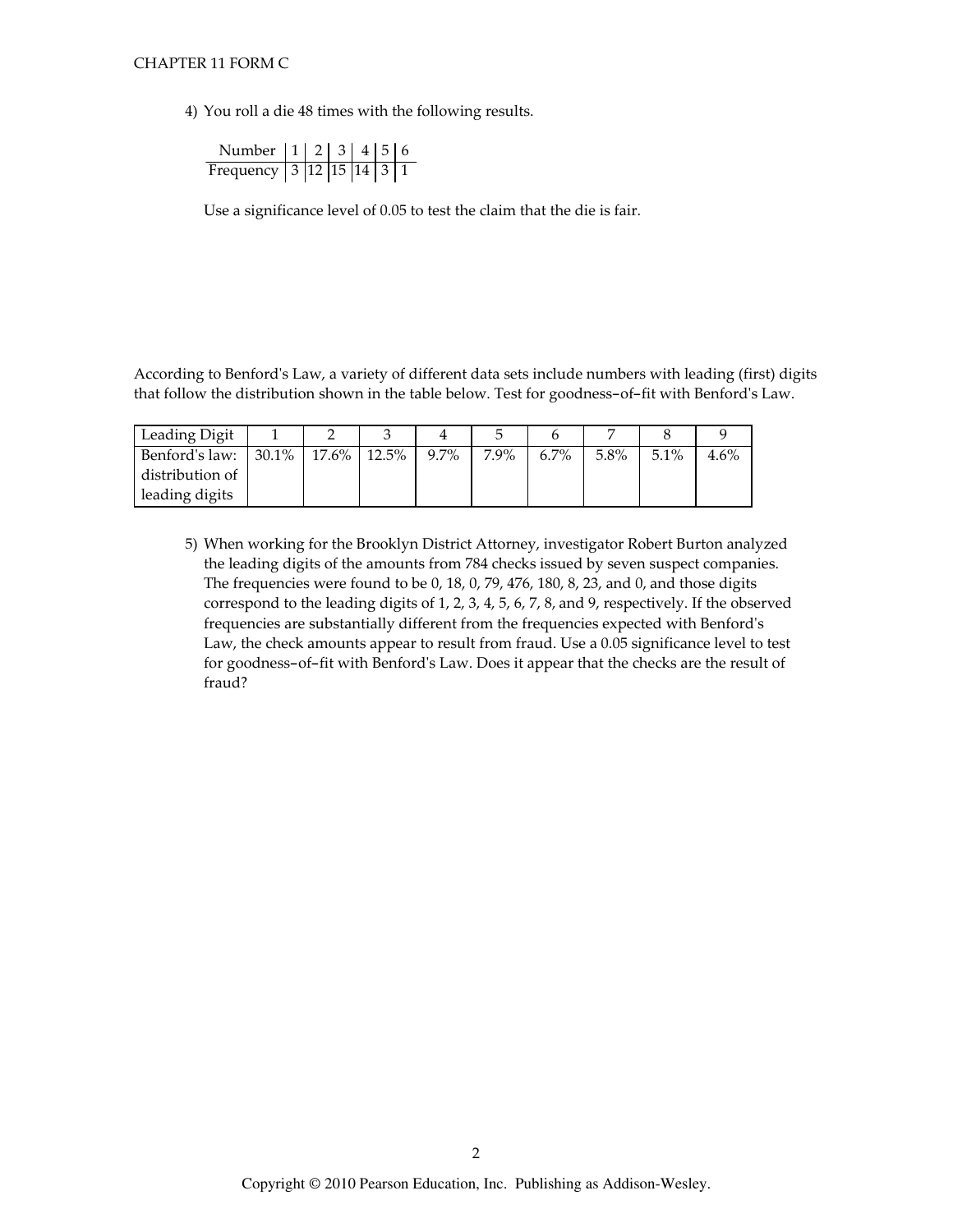# Use a  $\chi^2$  test to test the claim that in the given contingency table, the row variable and the column variable are independent.

6) Responses to a survey question are broken down according to gender and the sample results are given below. At the 0.05 significance level, test the claim that response and gender are independent.

|                   |  | Yes No Undecided |
|-------------------|--|------------------|
| Male $25\quad 50$ |  | 15               |
| Female 20 30      |  | 10               |

7) The table below shows the age and favorite type of music of 668 randomly selected people.

|           |     |    | Rock Pop Classical |
|-----------|-----|----|--------------------|
| $15 - 25$ | -50 | 85 | 73                 |
| $25 - 35$ | 68  | 91 | 60                 |
| $35 - 45$ | 90  | 74 | 77                 |

Use a 5 percent level of significance to test the null hypothesis that age and preferred music type are independent.

### Solve the problem.

8) At a high school debate tournament, half of the teams were asked to wear suits and ties and the rest were asked to wear jeans and t-shirts. The results are given in the table below. Test the hypothesis at the 0.05 level that the proportion of wins is the same for teams wearing suits as for teams wearing jeans.

|         |     | Win Loss |  |
|---------|-----|----------|--|
| Suit    | -77 | -28      |  |
| T-shirt | 28  |          |  |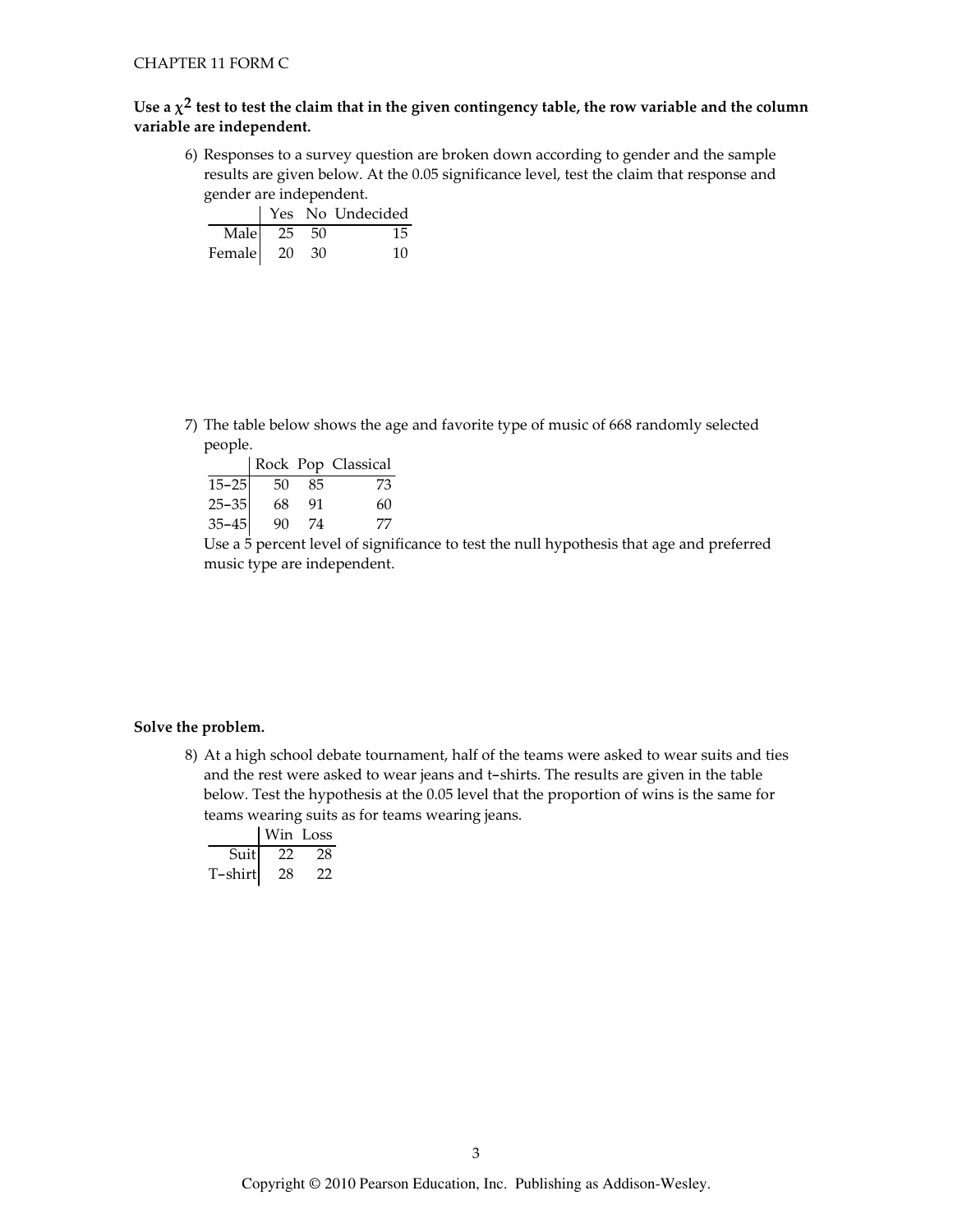### Provide an appropriate response.

9) The table below summarizes results from an experiment in which subjects were classified as asthmatic or nonasthmatic and then given a treatment. After the treatment, they were again classified as asthmatic or nonasthmatic. Explain why McNemar's test ignores the frequencies of 7 and 12.

|                 |              | <b>Before Treatment</b> |                        |
|-----------------|--------------|-------------------------|------------------------|
|                 |              |                         | Asthmatic Nonasthmatic |
|                 | Asthmatic    |                         |                        |
| After Treatment |              |                         |                        |
|                 | Nonasthmatic | 28                      |                        |

10) The table below summarizes results from an experiment in which subjects were classified as asthmatic or nonasthmatic and then given a treatment. After the treatment, they were again classified as asthmatic or nonasthmatic. Using a 0.05 significance level, find the critical value.

|                 | <b>Before Treatment</b> |    |                        |          |
|-----------------|-------------------------|----|------------------------|----------|
|                 |                         |    | Asthmatic Nonasthmatic |          |
|                 | Asthmatic               |    |                        |          |
| After Treatment |                         |    |                        |          |
|                 | Nonasthmatic            | 15 | 6                      |          |
|                 |                         |    |                        |          |
| A) $5.024$      | B) 6.635                |    | C) 7.879               | D) 3.841 |
|                 |                         |    |                        |          |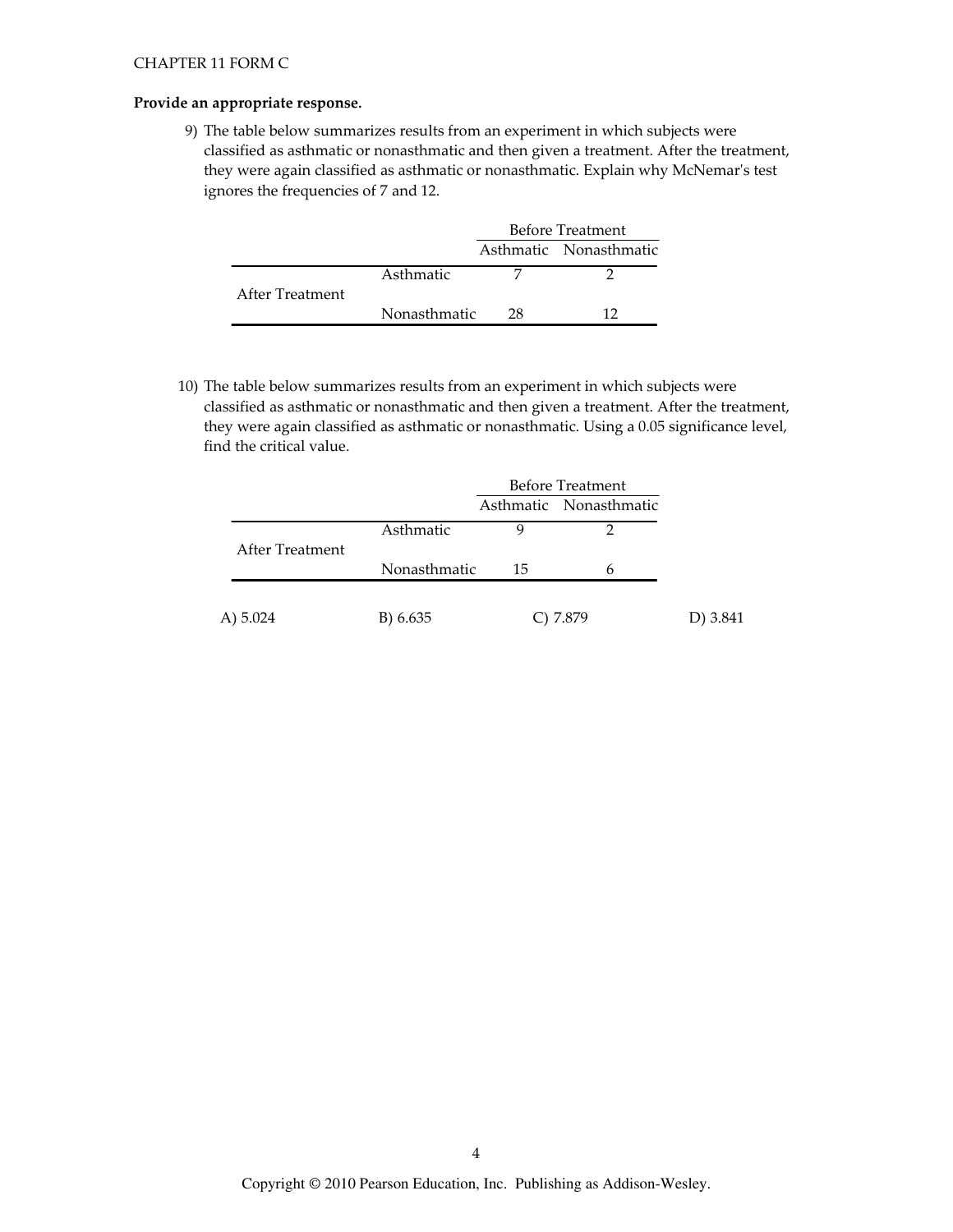11) The table below summarizes results from an experiment in which subjects were classified as asthmatic or nonasthmatic and then given a treatment. After the treatment, they were again classified as asthmatic or nonasthmatic. Using the values of the test statistic and critical value for a 0.05 significance level, what do you conclude?

|                 |              | <b>Before Treatment</b> |                        |
|-----------------|--------------|-------------------------|------------------------|
|                 |              |                         | Asthmatic Nonasthmatic |
|                 | Asthmatic    |                         |                        |
| After Treatment |              |                         |                        |
|                 | Nonasthmatic | 15                      |                        |

- A) Fail to reject the null hypothesis that the following proportions are equal: (1) The proportion of asthmatics who were nonasthmatic after the treatment; 1) the proportion of nonasthmatics who were asthmatic after the treatment. The treatment does not appear to be effective.
- B) Fail to reject the null hypothesis that the following proportions are unequal: (1) The proportion of asthmatics who were nonasthmatic after the treatment; 1) the proportion of nonasthmatics who were asthmatic after the treatment. The treatment does not appear to be effective.
- C) Reject the null hypothesis that the following proportions are unequal: (1) The proportion of asthmatics who were nonasthmatic after the treatment; 1) the proportion of nonasthmatics who were asthmatic after the treatment. The treatment appears to be effective.
- D) Reject the null hypothesis that the following proportions are equal: (1) The proportion of asthmatics who were nonasthmatic after the treatment; 1) the proportion of nonasthmatics who were asthmatic after the treatment. The treatment appears to be effective.

# Find the test statistic  $\chi^2$  by McNemar's test.

| 12) categorical data: $a = 50$ , $b = 60$ , $c = 85$ , $d = 15$ |          |            |            |
|-----------------------------------------------------------------|----------|------------|------------|
| A) 4.267                                                        | B) 4.303 | C) $3.972$ | D) $5.673$ |